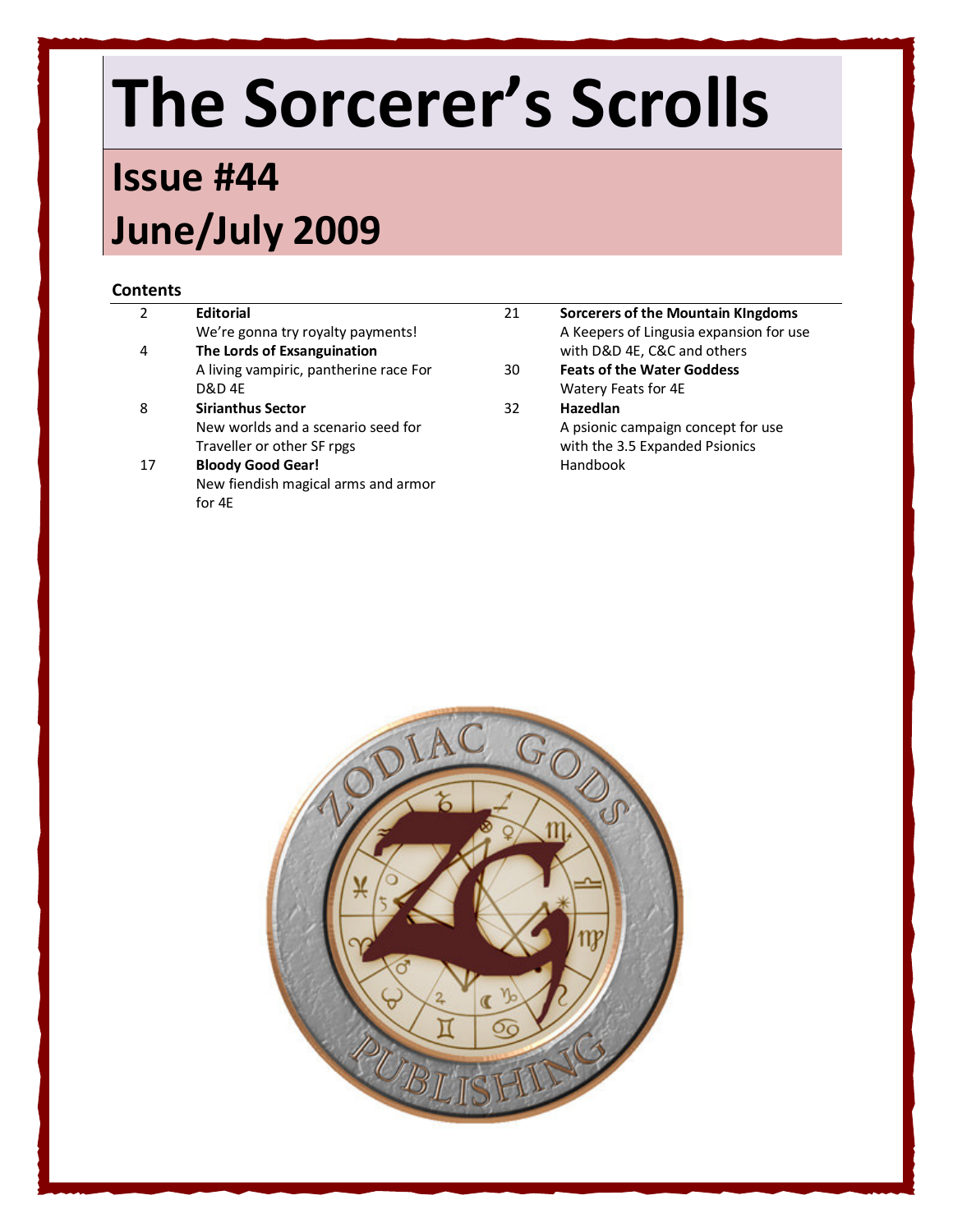#### The Sorcerer's Scrolls Issue #44

## **Editorial**

Issue #44 By Tori Bergquist



 Welcome, despite all odds, to issue #44 of The Sorcerer's Scrolls! Although this issue is a bit late by the standards set in the first return issue (bi-monthly) it fits in perfectly with the new standards established in #43 (whenever I feel like it). This issue is going to take advantage, ever so slightly, of the medium of electronic publishing. I'm going to try for a bit more color in some of the formatting, and the size of the issue will be reduced a bit to make it easier to get new issues out. The pricing will be reduced as well, to reflect the value of content. I'm not a real fan of the "12 page PDF that costs \$4.00" so you can be assured that you'll never see an issue of TSS that costs more than it is worth (well, I hope not, anyway!)

 I was mulling over the idea of a theme issue, specifically an "all old-school" issue, but realized from feedback that a fair number of readers who enjoyed the previous issues were appreciating the 4<sup>th</sup> edition content (or generic system content). I also had some friendly feedback on the sci fi stuff, especially the fiction and the Traveller material. This issue will pick up with where those left off, and include some new worlds and campaign ideas for Traveller referees to use in their own campaigns (which also tie in to the evolving Stellar Expanse campaign setting that I am slowly revealing in TSS).

 Besides the Traveller content, there is a veritable cornucopia of new 4<sup>th</sup> edition material within these pages, including new feats, magical devices, and a deviant race of humanoid vampire bat panther monster thingies, compliments of Jody Wood. James Curtis makes his debut as well, with a setting designed for use with the 3.5 Expanded Psionics Handbook.

 Beginning with this issue, if anyone would like to contribute then I will work out a mechanism via rpgnow.com by which I can guarantee some royalties for payment. You might have an article, for instance, that is 2-3 pages long and really doesn't merit much attention as a PDF on its own; send it in! I'll work out an arrangement where you receive a percentage of profits based on sales and volume in the book. For example, if a